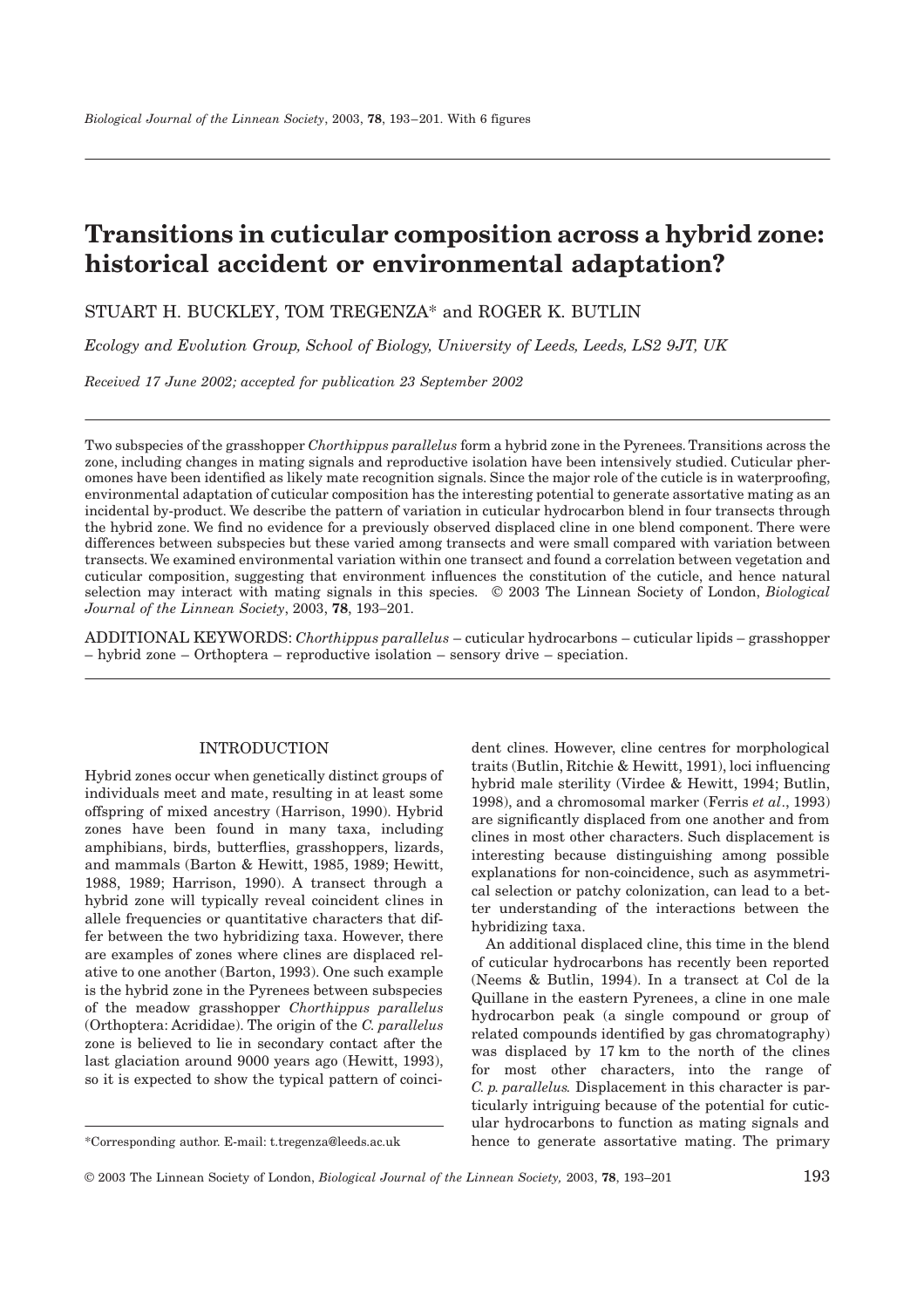function of insect cuticular hydrocarbons is in the prevention of desiccation and studies of dipterans *Drosophila pseudoobscura* (Toolson & Kuper-Simbron, 1989) and *Phlebotomus argentipes* (Kamhawi *et al*., 1992) have shown that cuticular hydrocarbons evolve in response to humidity. However, they have also been shown to function in mate recognition in a variety of insect species (Cobb & Ferveur, 1996a). There is indirect evidence suggesting that the cuticular hydrocarbons of *Chorthippus parallelus* function in the mating system as contact chemical signals, from ablation experiments (Ritchie, 1990), hydrocarbon removal experiments (Buckley, 1998; Butlin, 1998) and from the relationship between female cuticular composition and pattern of assortative mating between populations (Tregenza *et al*., 2000).

The aim of this study was to examine in more detail the pattern of variation in cuticular hydrocarbons through the Col de la Quillane and in three additional transects in other areas of the Pyrenees. Specifically, we sought to confirm the presence of a displaced cline and to investigate the possibility that variation in cuticular composition may be the result of adaptation to local environmental conditions.

## MATERIAL AND METHODS

#### FIELD COLLECTIONS

Fifty-seven sites were studied in the summers of 1994, 1995, and 1996 in transects at four cols in the Pyrenees (Fig. 1). Eleven sites were sampled at Col du Pourtalet (western Pyrenees: nine sites for females, Fig. 2), 14 sites at Col du Beret (central Pyrenees: Fig. 3), 12 at Col du Tosas (eastern Pyrenees: 10 sites for females, Fig. 4) and 20 at Col de la Quillane

(Fig. 5). The first three of these transects traverse ridges from one valley to another but are orientated differently from the Col de la Quillane transect and from each other. In Col du Pourtalet the direction is the most similar to Col de la Quillane, as it is a near linear transect running from north to south. Col du Beret is more complex topographically, and the transect runs from north-west to south-east in two curves. The Col du Tosas transect also runs approximately from north-west to south-east but differs from the other cols in that the transition between subspecies occurs in the opposite direction. In this area, there is an enclave of *C. p. parallelus* populations to the south of the main Pyrenean mountain chain (Butlin *et al*., 1992). The transect through the Col de la Quillane differs from the other three, which cross the transition between the two subspecies. In the Col de Quillane we only examined an area within the range of *C. p. parallelus.* Ten sites were chosen in the immediate area where a displacement in cuticular component peak C was observed by Neems & Butlin (1994), while five sites were located north and a further five south of this area. In all transects, hind legs were collected from individuals of both sexes giving a total of 796 legs from males and 758 from females (7–24 and 6–25 legs per site in males and females, respectively). Legs were stored individually in gelatine capsules over desiccant at 0∞C in the field and at -20∞C on return to the laboratory.

## CUTICULAR HYDROCARBONS AND STRIDULATORY PEGS

Cuticular hydrocarbons were extracted from individual legs and analysed using the methods of Neems &



**Figure 1.** Map showing location of transects.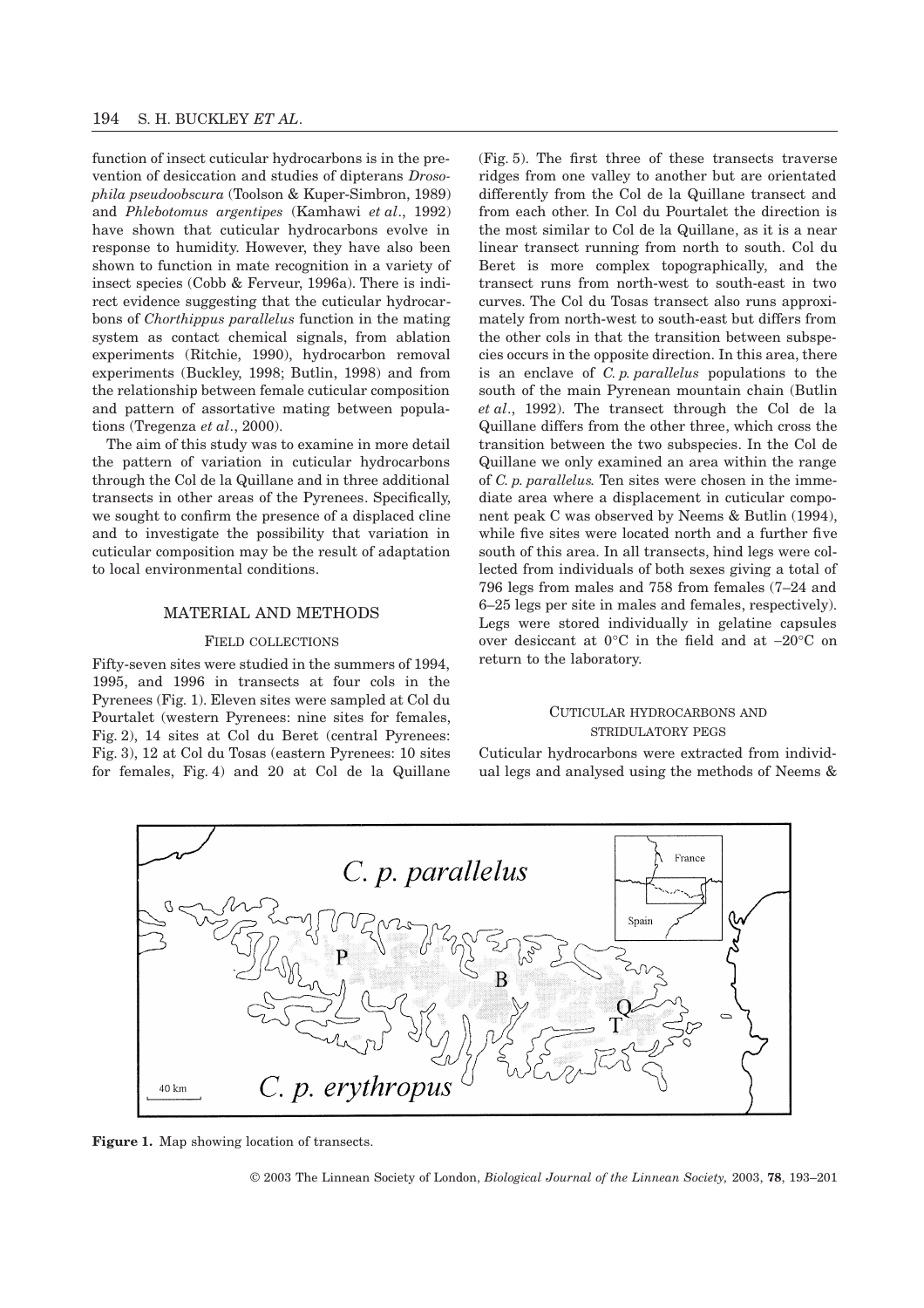Butlin (1995). Briefly, gas chromatography of a hexane extract from a single leg produces a chromatogram in which 13 peaks could be identified reliably, 11 of which were included in the analysis for consistency with Neems & Butlin (1994, 1995). Each peak consists of one, or a few related lipids, which may not all be hydrocarbons, although this is expected to be the dominant class of compounds (Grunshaw *et al*., 1990). For the purposes of our analysis it is not necessary to identify the specific compounds in each peak, although this is an obvious area for future research. The area under each peak is proportional to the amount of each compound (or group of compounds) in the extract.

The number of pegs on the stridulatory file of the hind femur of each male was counted using a light microscope. This has previously been shown to be the best single trait with which to distinguish between the two subspecies of *C. parallelus* (Butlin & Hewitt, 1985). For the purposes of the analyses in this paper, samples with mean peg number greater than 122.5 were considered to be *C. p. erythropus* (the Spanish subspecies) and samples with mean less than 122.5 were considered to be *C. p. parallelus* (the northern European subspecies). Only three sites had mean peg numbers between 120 and 125.

### VEGETATION AT COL DE LA QUILLANE

The environment was characterized using vegetation analysis. *C. parallelus* is always found in meadow habitats but these range from marshy to dry and from closely grazed to tall grass with scrub. Quadrat analysis of vegetation cover was used as an integrated measure of medium term environmental conditions. It is possible that food plants have a direct effect on cuticular hydrocarbon composition through use of plant secondary compounds in their biosynthesis, but this is not usually the case (Blomquist & Jackson, 1979).

Vegetation was sampled at all 20 grasshopper collection sites. At each site, five  $1 \text{ m}^2$  quadrats were chosen at random within the grasshopper sampling area of about 20  $m \times 20$  m. In each quadrat, the plants present were identified to species level where possible (Fitter, Fitter & Farrer, 1984; Grey-Wilson & Blamey, 1995; Grey-Wilson, 1995). Percentage cover was scored by eye for each species to the nearest 5%, allowing a total cover of greater than 100% where there was more than one layer. Vegetation was identified and scored by SHB at all sites within a period of 21 days. Sites were not sampled in either a north–south or south-north sequence. Sixty-seven plant species were present only in a single quadrat and were not included in the analysis. Of the remaining 119 species all but 11 were identified to species level.

#### STATISTICAL ANALYSIS

All analyses were carried out using Genstat5, Release 3 (Genstat5, 1993). Separate analyses were carried out for males and females, which are known to differ in cuticular composition (Tregenza *et al*., 2000). We used univariate analysis of variance to test for differences in individual peaks (using  $log_{10}$  [proportion of the total hydrocarbon extract in a specific peak]). Multivariate analysis of variance (MANOVA) was used to analyse overall patterns of variation in vegetation and hydrocarbon blend (using  $log$  contrasts  $(log_{10}$ ) [proportion of peak X/proportion of reference peak]: (Aitchison, 1986)). Discriminant function analyses were used to reduce the dimensionality of both hydrocarbon and vegetation data sets.

We used two approaches to examine the relationship between cuticular hydrocarbon blend and habitat at Col de la Quillane. First, we examined correlations between site mean discriminant scores derived independently from the two data sets. Secondly, we calculated between site similarity matrices, using the Euclidean measure of similarity (Genstat5, 1993: 622– 628) for each data set, and tested for a correlation between matrices using Mantel tests. To examine the dependence of the overall correlation between these matrices on individual hydrocarbon peaks, plant species, or sample sites we repeated the whole analysis leaving out variables or samples one at a time. We did not use canonical correlation analysis because the units of data in the two sets were different: quadrats vs. individuals. Therefore, some method of summarizing data at the level of sites was needed. If individual variables were summarized at this level, the number of sites was insufficient relative to the number of variables for a meaningful analysis.

## RESULTS

## PATTERNS OF CUTICULAR HYDROCARBON VARIATION IN RELATION TO HABITAT

*Col du Beret, Col du Pourtalet and Col du Tosas* Figures 2–5 show the sites examined in our four transects and also show patterns of variation in peg number and the proportion of cuticular component peak C in males, for comparison with Neems & Butlin (1995) who reported a displaced cline in this character in the Col de la Quillane. At Col du Pourtalet (Fig. 2) and Col du Tosas (Fig. 4), the number of stridulatory pegs increased in a pattern similar to the smooth clines previously described at Col de la Quillane and Col du Pourtalet from approximately 100 pegs in *C. p. parallelus*, to 150 in *C. p. erythropus* (Butlin & Hewitt, 1985a; Butlin *et al*., 1991). A different pattern was observed at Col du Beret (Fig. 3) where a pocket of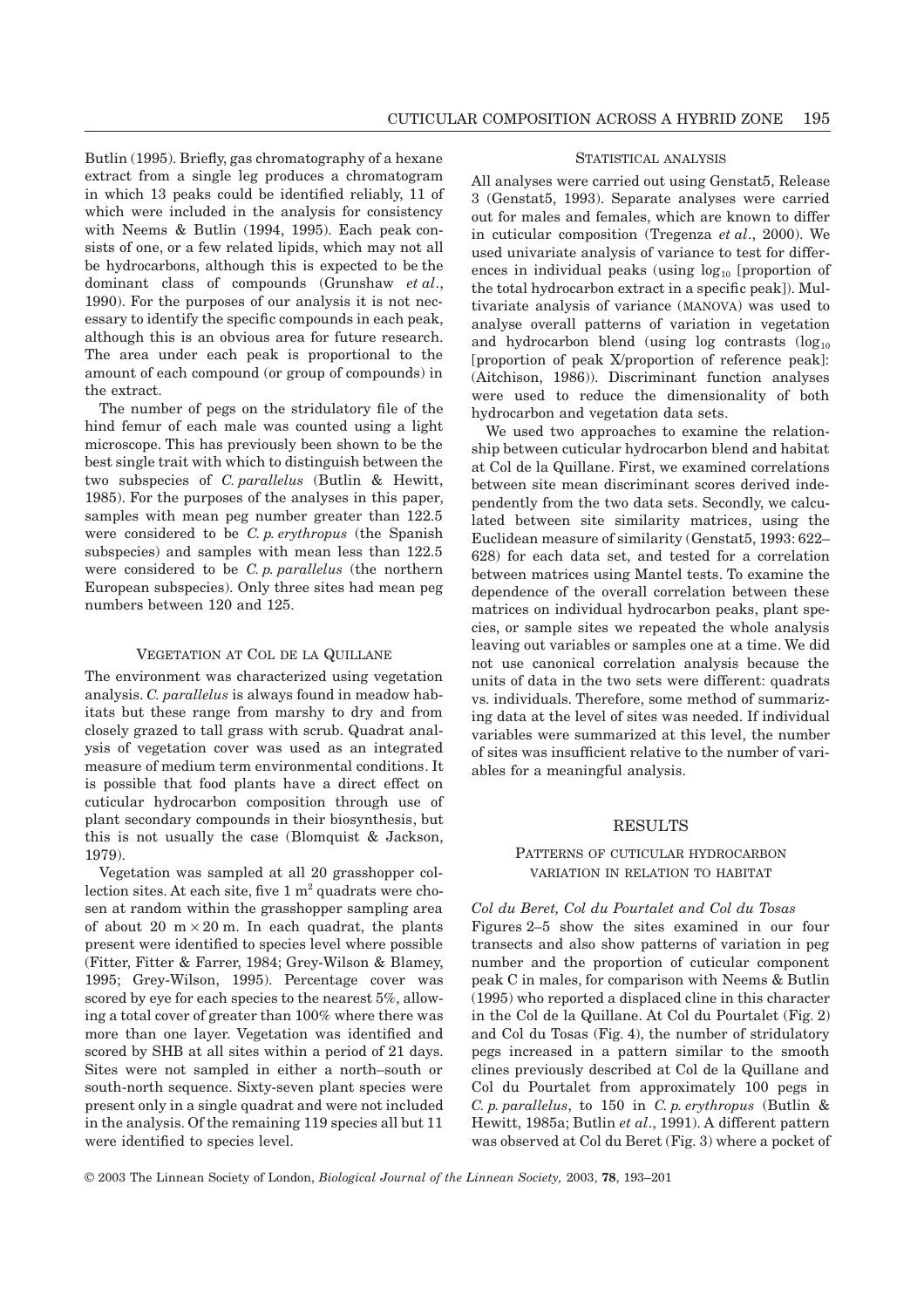

**Figure 2.** Sample sites at Col du Pourtalet, the proportion of hydrocarbon peak C in males (mean ± SE) and the mean number of stridulatory pegs in males at each site. *C. p. parallelus* sites are indicated by white circles/bars, and *C. p. erythropus* sites are indicated by black circles/bars. The solid lines are rivers and the dashed line is the international border. There are differences between sites within subspecies (males  $F_{9,168} = 2.1$ ,  $P < 0.05$ ; females  $F_{7,142} = 4.9$ , P < 0.01), but no differences in proportion of Peak C between subspecies in this Col (males  $F_{1,9} = 1.3$ , NS; females  $F_{1,7} = 1.7$ , NS). Multivariate analyses do reveal differences between subspecies (males  $F_{10,159} = 29.8$ ,  $P < 0.01$ ; females  $F_{10,133} = 20.8$ ,  $P < 0.01$ ), and between sites within subspecies (males  $F_{90,1089} = 5.7$ ,  $P < 0.01$ ; females  $F_{70,782} = 6.1, P < 0.01$ .

*C. p. parallelus* exists at sites 11–13, south of the centre of the cline in peg number, which is positioned, as expected, at the Col du Beret itself (sites 6 and 7). This pattern is consistent with a previous observation of an



**Figure 3.** Sample sites at Col du Beret presented as in Fig. 2. There are differences between sites within subspecies (males  $F_{12,153} = 10.7$ ,  $P < 0.01$ ; females  $F_{12,162} = 13.7$ , *P* < 0.01), but no differences in proportion of Peak C between subspecies in this Col (males  $F_{1,12} = 0.5$ , NS; females  $F_{1,12} = 0.4$ , NS). Multivariate analyses do reveal differences between subspecies (males  $F_{10,144} = 14.3$ ,  $P < 0.01$ ; females  $F_{10,153} = 3.3$ ,  $P < 0.01$ ), and between sites within subspecies (males  $F_{120,1132} = 7.0$ ,  $P < 0.01$ ; females  $F_{120.1202} = 7.6, P < 0.01$ .

exceptional low mean peg number for a collection near site 13 (Butlin *et al*., 1992).

The steep, displaced cline in proportion of peak C, expected from the previous observations at Col de la Quillane (Neems & Butlin, 1994), was not observed in any of these three transects (male data shown in Figs 2–4). The proportion of peak C did differ significantly among sites within subspecies in all three transects (see legends to Figs 2–4). However, there were no significant differences in the proportion of peak C between subspecies in either sex in any of the three transects (maximum  $F_{1,7} = 1.7$ , N.S.). In all three sites males had a greater proportion of peak C than females as observed by Neems & Butlin (1995), and as in five out of six European populations examined by Tregenza *et al*. (2000).

Although the pattern of cuticular hydrocarbon variation did not conform closely to that expected from previous data, significant differences between subspecies in the 11-component blend did exist within each of the three transects (see legends to Figs 2–4). Analysing data from all three transects together reveals sig-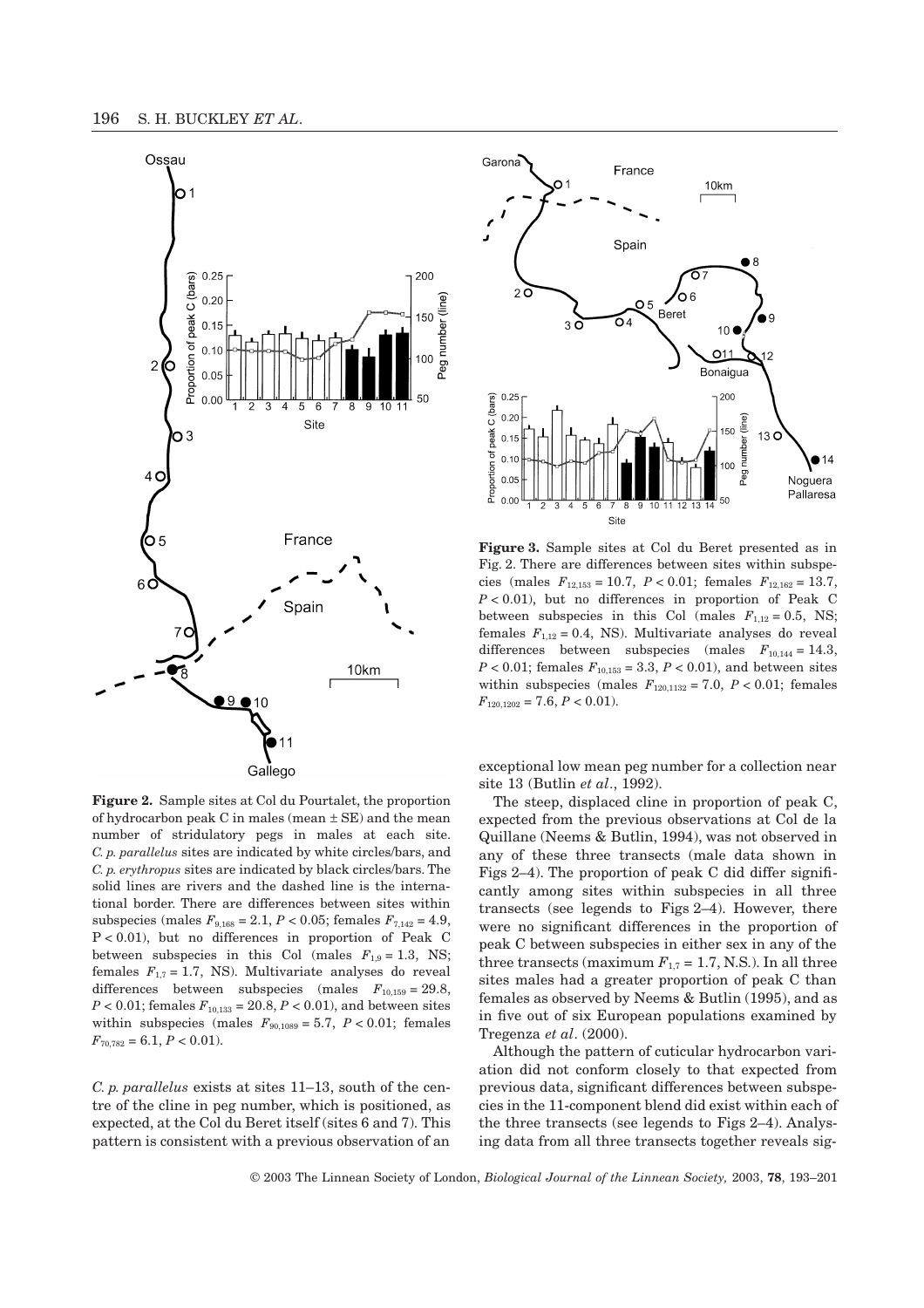

**Figure 4.** Sample sites at Col du Tosas, presented as in Fig. 2. There are differences between sites within subspecies (males  $F_{10,152} = 9.6$ ,  $P < 0.01$ ; females  $F_{8,103} = 5.8$ , *P* < 0.01), but no differences in proportion of Peak C between subspecies in this Col (males  $F_{1,10} = 0.3$ , NS; females  $F_{1,8} = 1.6$ , NS). Multivariate analyses do reveal differences between subspecies (males  $F_{10,143} = 22.4$ ,  $P < 0.01$ ; females  $F_{10,94} = 18.4, P < 0.01$ ), and between sites within subspecies (males  $F_{100,1036} = 7.0$ ,  $P < 0.01$ ; females  $F_{80,605} = 4.1, P < 0.01$ .

nificant differences between cols (males  $F_{20,928} = 57.0$ ,  $P < 0.01$ ; females  $F_{20,796} = 38.9$ ,  $P < 0.01$ ) and between subspecies (males  $F_{10,464} = 29.3$ ,  $P < 0.01$ ; females  $F_{10.398} = 14.6, P < 0.01$ , and also a significant subspecies by col interaction (males  $F_{20,928} = 20.41, P < 0.01;$ females  $F_{20,796} = 12.54, P < 0.01$  indicating that patterns of hydrocarbon variation differ between these independent areas.

#### *Col de la Quillane*

The pattern of male cuticular hydrocarbons described by Neems & Butlin  $(1994)$  – a cline in peak C which was displaced 17 km to the north of the hybrid zone centre (which is approximately 3 km south of site 20) into the range of *C. p. parallelus* - was not reproduced in our data (Fig. 5). The expected steep cline explained about 50% of among site variation in the Neems & Butlin (1994) data set and would have split the 20 sites into two groups (between sites 8 and 9). However, in our data the effect of this grouping was not significant  $(F_{1,18} = 1.90, P > 0.1)$ . Indeed, there is no evidence of a clinal transition in our data set, although there were differences in overall male and female cuticular hydrocarbon blends among the 20 sites (MANOVA: males, *F*190,2308 = 8.49, *P* < 0.01; females,  $F_{190,2593} = 7.35, P < 0.01$ .

Discriminant function analysis was used to reduce the dimensionality of the vegetation and hydrocarbon



**Figure 5.** Sample sites at Col de la Quillane, presented as in Fig. 2. This transect differs from those shown in Figs 1– 3, since we concentrated on the area within the range of *C. p. parallelus* where a displaced cline had previously been reported (Neems & Butlin, 1995). Triangles/squares indicate sites with high/low scores on male cuticular composition discriminant axis 1 (see Fig. 6).

data. Using percentage cover of plant species per quadrat with sites as the grouping function, the first five axes explained 81.9% of the between site variation. A similar proportion of variation in cuticular composition (males 83.2%, females 81.5%) was explained by the first three axes of a discriminant analysis of these data. The first discriminant axis for cuticular composition defines two distinct groups of sites, especially for males (Fig. 6), but the geographical distribution of these groups follows no obvious pattern (Fig. 5). Male and female axes represent very similar aspects of blend variation (correlation between loadings of individual chromatogram peak areas on the male and female axes,  $r = 0.92$ ). Furthermore, this axis of blend variation appears to be significant throughout the Pyrenean populations of *C. parallelus*. Both male and female axes are closely related to the primary axes resulting from discriminant function analysis of collections from the other three cols together (correlations between loadings: males,  $r = 0.71$ ; females,  $r = 0.89$ ). In all cases, this axis contrasts the first six peaks in the chromatogram (short-chain hydrocarbons) with the last four peaks (longer-chain hydrocarbons). By analogy with *Schisto-*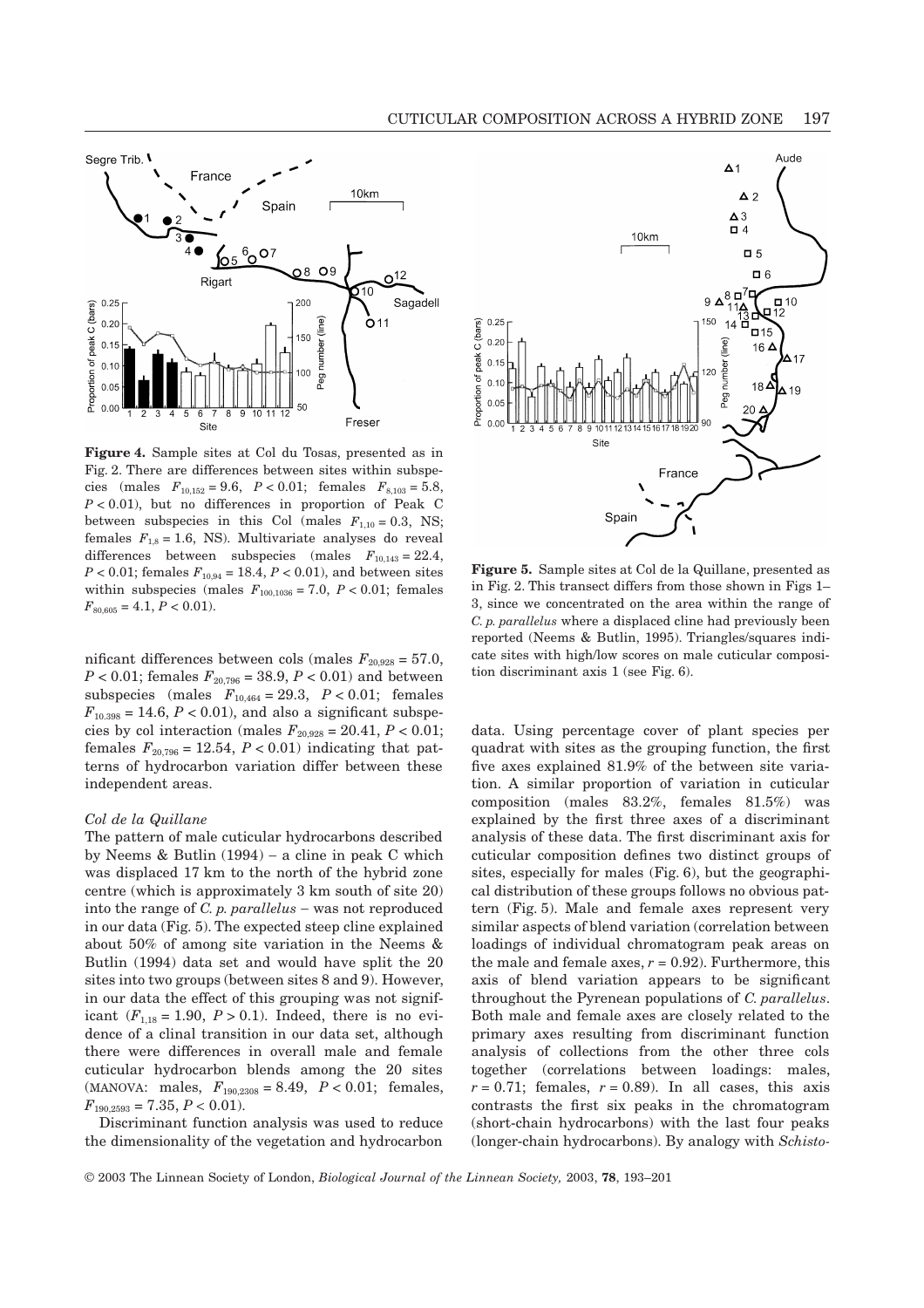*cerca* (also an acridid grasshopper), the hydrocarbons probably fall in the range from 14 to 40 carbon atoms (Grunshaw *et al*., 1990).

The relationship between cuticular hydrocarbons and habitat was assessed by calculating correlations between the mean values per site for the discriminant scores based on cuticular hydrocarbon blend with the mean values per site for the discriminant scores based on vegetation (Table 1). This revealed a strong positive correlation, consistent across the sexes, between the first discriminant axis for hydrocarbon blend and the fourth axis for vegetation. Although not individually statistically significant, correlations between the third vegetation axis and both the first and second hydrocarbon blend axes were also suggestive and consistent between the sexes.

These axes were further investigated by examining correlations between them and the percentage cover of individual plant species. Of the 10 plant species with



**Figure 6.** Distribution of Col de la Quillane male and female site mean scores on discriminant function 1 for cuticular composition.

the highest absolute correlation coefficients with axis 4, five are associated with wet habitats (*Carex* sp.,  $r = -0.55$ ; *Petasites fragrans*,  $r = -0.55$ ; *Epilobium hirsutum,*  $r = -0.54$ *; Lotus pedunculatus,*  $r = -0.50$ *; and Cirsium palustre*,  $r = -0.43$ , and five with a range of habitats (*Urtica dioica*, *r =* -0.59; *Mentha* sp., *r =* -0.55; *Plantago major*, *r =* -0.54; *Galium mollugo*,  $r = -0.45$ ; *Geranium molle*,  $r = -0.44$ ). Apparently, negative scores on the 3rd axis are associated with moist habitats but there are clearly less obvious environmental variables as well. The correlation between hydrocarbon blend and vegetation axis four is consistent with the suggestion (Neems & Butlin, 1995) that high relative abundances of longer-chain compounds (high scores on cuticular composition axis 1) are associated with drier environments because of their better waterproofing properties.

The relationship between cuticular hydrocarbon blend and the environmental variation measured by vegetation was also analysed by calculating correlations between similarity matrices derived from each of the two data sets. This provides a measure of association that uses all of the variables in each data matrix simultaneously. A significant correlation was observed for male cuticular hydrocarbon blend with vegetation measured as percentage cover per quadrat (standardized Mantel coefficient from 10 000 randomizations,  $Z = 0.29$ ,  $P = 0.03$  or as mean percentage cover per site  $(Z = 0.29, P = 0.02)$ . However, there was no significant correlation between the similarity matrices for female cuticular hydrocarbons and either the percentage cover per quadrat  $(Z = 0.12, P = 0.26)$  or the mean percentage cover per site  $(Z = 0.14, P = 0.20)$ . This is surprising given the congruence between results for male and female hydrocarbon blends in the discriminant function analyses (Table 1). It may reflect the generally lower variation among sites in female blends.

**Table 1.** Correlations between the first three discriminant scores for cuticular hydrocarbons (males and females) and the first five discriminant scores for vegetation (mean values per site) for the 20 sites sampled at Col de la Quillane. \*\**P <* 0.01 (remains significant in both sexes after Bonferroni correction). Abbreviations: CHA = cuticular hydrocarbon axis; ASV = among site variance explained by axis

| <b>CHA</b>     | Sex         | <b>ASV</b> | Vegetation axis |                              |                |                             |                |
|----------------|-------------|------------|-----------------|------------------------------|----------------|-----------------------------|----------------|
|                |             |            | $(41.3\%)$      | $\overline{2}$<br>$(16.9\%)$ | 3<br>$(9.4\%)$ | $\overline{4}$<br>$(8.8\%)$ | 5<br>$(5.4\%)$ |
| 1              | M           | $(59.4\%)$ | 0.143           | 0.073                        | $-0.337$       | $0.666**$                   | $-0.049$       |
|                | F           | $(45.9\%)$ | 0.012           | 0.103                        | $-0.338$       | $0.726**$                   | $-0.014$       |
| $\overline{2}$ | М           | $(15.0\%)$ | 0.115           | 0.038                        | 0.352          | 0.001                       | 0.178          |
|                | $\mathbf F$ | $(19.8\%)$ | 0.358           | 0.083                        | 0.273          | 0.009                       | 0.134          |
| 3              | М           | $(8.8\%)$  | $-0.026$        | $-0.369$                     | $-0.368$       | 0.082                       | 0.318          |
|                | F           | $(15.8\%)$ | $-0.162$        | 0.065                        | $-0.103$       | $-0.189$                    | $-0.254$       |

© 2003 The Linnean Society of London, *Biological Journal of the Linnean Society,* 2003, **78**, 193–201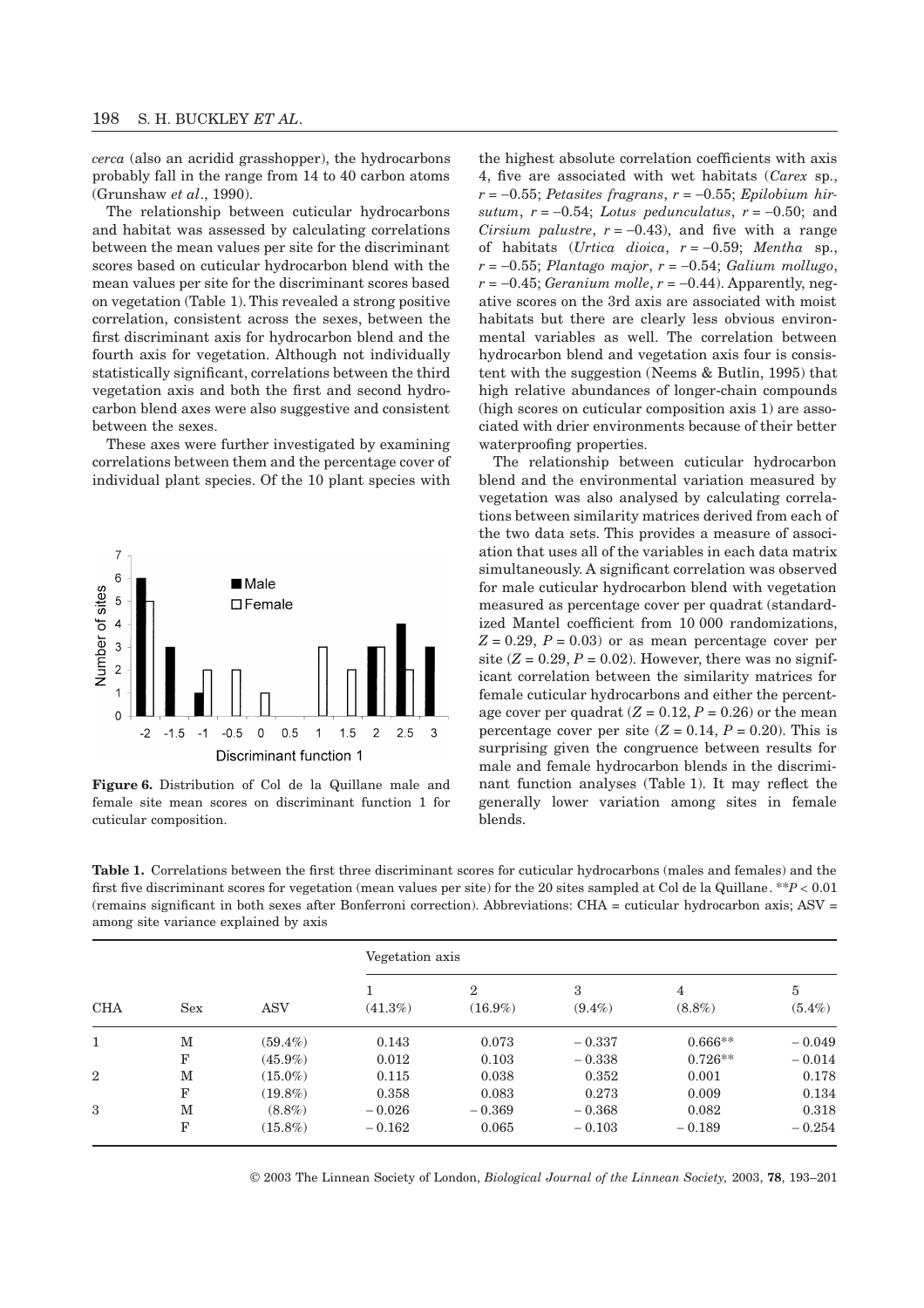The sensitivity of the correlation between male hydrocarbon blend and vegetation to individual hydrocarbon peaks, plant species, sites or quadrats was examined by recalculating the similarity matrices after removal of variables or samples and repeating the Mantel test. Hydrocarbon peaks were removed one by one from the cuticular hydrocarbon data set, and the effect of removal on the correlation coefficient (with similarities based on percentage plant cover per quadrat) was used to indicate the extent to which the peak contributed to the correlation. No individual peak had a large effect (range of *Z*-values 0.261– 0.326). When individual sites were removed, only one (site 3) had a large effect  $(Z = 0.116$  without this site, range after removal of other sites 0.256–0.372). Removal of individual quadrats never reduced the Mantel coefficient below 0.266, confirming that the effect of site 3 is not the result of a single atypical quadrat. Finally, removal of individual plant species showed that the six species with the largest effect (*Potentilla reptans, Rubus fructicosus, Stachys palustris, Filipendula ulmaria, Poa annua,* and *Equisetum* sp.; *Z* ranging from 0.247 to 0.267) were all more abundant at site 3 than in the rest of the sites. The cover of four of these six species was also strongly correlated with discriminant function axis  $3 (r = -0.47 \text{ to } -0.68)$ , indicating that the two methods of analysis have detected similar patterns although none of these species is strongly correlated with axis 4.

Further matrix correlations were used to check whether the significance of the correlation between similarity matrices for male cuticular hydrocarbons and vegetation could be an incidental effect of spatial autocorrelation in both data sets. A matrix for the geographical distances between sites was not significantly correlated with either the similarity matrix for male or female cuticular hydrocarbons  $(Z = -0.03$  and  $-0.01$ , respectively;  $P > 0.1$  in both cases) or the similarity matrix for the percentage cover of plant species per quadrat  $(Z = -0.18, P > 0.1)$ .

### DISCUSSION

By examining cuticular hydrocarbon blend across three new transects in the Pyrenees we have confirmed the existence of an overall difference between subspecies in the Pyrenees. Our transects differ in many environmental features that might have confounded previous studies in which the two subspecies were sampled from the northern and southern slopes of the mountains. In particular, in the Col du Tosas *C. p. erythropus* occurs to the north-west of *C. p. parallelus* populations. This is also true at Col du Beret, partly because of the complex topography of the area and partly as a result of the enclave of *C. p. parallelus* populations in the Noguera Pallaresa

valley (Fig. 3). The formation of this enclave was probably a result of movement of *C. p. parallelus* across the Col du Bonaigua (west of site 11, Fig. 3). This col is higher than the Col du Beret (south of site 6, Fig. 3) and close to the altitudinal limit of the species. There are currently no *C. parallelus* in the steep dry valley from site 11 to site 12, and very few in the high col between sites 4/5 and 11, but there may have been in the past, allowing *C. p. parallelus* to colonize parts of the Noguera Pallaresa valley that were free of *C. p. erythropus.*

There was no evidence that the steep, displaced cline in proportion of peak C reported by Neems & Butlin (1995) was repeated in the three additional transects and it was also not replicated in our new set of samples from Col de la Quillane. There was substantial variation in cuticular composition among sites within the transect, suggesting that the misleading pattern observed previously could have been due simply to chance. Such errors are more likely when all cuticular components (peaks) are analysed separately. Combined with our finding that individual peaks do not dominate the pattern of variation within and among subspecies, this highlights the value of using multivariate analyses of these types of data.

Significant correlations between environment (as measured by vegetation analysis) and cuticular hydrocarbon blend within the Col de la Quillane suggest the existence of an association with the environment. As with all correlations, it is possible that both factors vary clinally for independent reasons, and that the observed correlation is a coincidence, but this seems unlikely. This relationship was significant by both methods of analysis employed: correlation of discriminant functions and comparison of similarity matrices. The principal variation in cuticular composition, throughout the Pyrenees as well as within the Col de la Quillane, seems to be in the relative contributions of short and long chained compounds. However, the environmental variation detected through analysis of plant cover in quadrats is not easy to interpret. It is clear that none of the discriminant axes based on vegetation composition separates the sample sites at Col de la Quillane into two discrete groups even though the cuticular blend variation is discontinuous. This suggests that although the environmental features captured by axis four explain a significant amount of variation in hydrocarbon blend, other factors must also be at work. Although the Mantel correlations between habitat and hydrocarbon blend identify a single site as a major contributor, this site was not identified as unusual on the basis of hydrocarbon data alone and its removal does not affect the strong correlation between hydrocarbon discriminant axis 1 and vegetation axis 4 (without site 3:  $r = 0.646$  in males, *r =* 0.694 in females). Overall, the pattern of hydrocar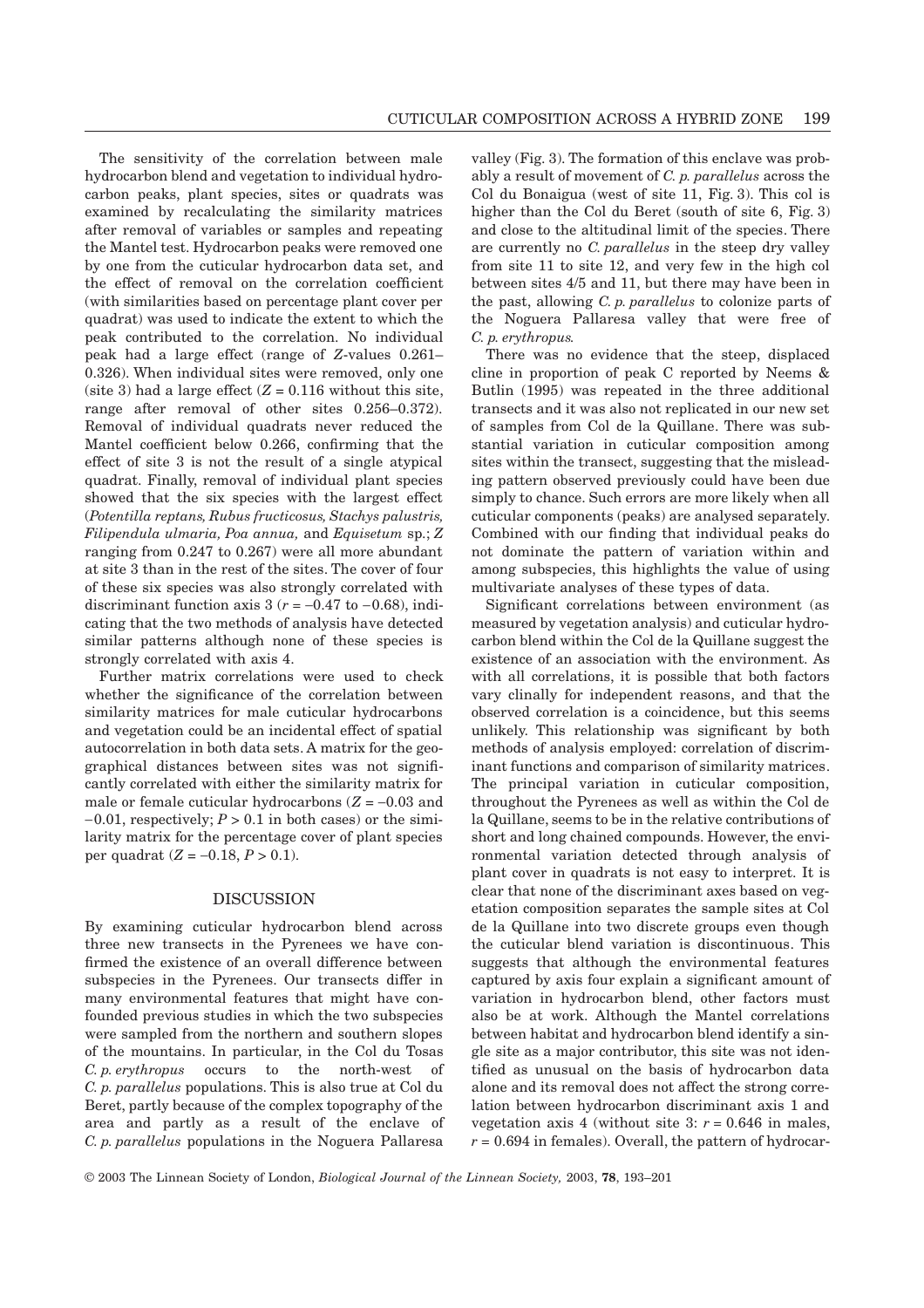bon variation and the contributions of plant species to vegetation axis 4 suggest that adaptation to variable desiccation stress is at least partly responsible for the observed phenotype–environment association.

The environmental effect on cuticular hydrocarbon blend could be an adaptive, genetic response to longterm habitat differences or it could be an ecophenotypic response to the current conditions because the grasshoppers were sampled directly from the natural habitat. Another study of cuticular hydrocarbon blend variation in populations of *C. parallelus* from across Europe detected significant genetic variation in hydrocarbon blend with all individuals reared under standard conditions in the laboratory (Tregenza *et al*., 2000). In other systems, both types of adaptation have been observed. Ecophenotypic control occurs in *Drosophila mojavensis* with an increase in long-chain relative to short-chain hydrocarbons in flies reared at 34∞C rather than 17∞C (Markow & Toolson, 1990). Temperature during the pupal stage influences this ratio in *D. pseudoobscura* (Toolson, 1982) but, in this species, a progressive change in hydrocarbon blend across generations in response to humid laboratory culture conditions suggests genetically based adaptation (Toolson & Kuper-Simbron, 1989). A similar change has been observed in *Phlebotomus argentipes* (Kamhawi *et al*. (1992). Genetic control has been demonstrated directly in *Drosophila melanogaster* and its sibling species (Cobb & Ferveur, 1996a) and in the grasshopper *Melanoplus sanguinipes* (Gibbs, Mousseau & Crowe, 1991). In both *Melanoplus sanguinipes* and *Schistocerca shoshone* associations between hydrocarbon blend and environmental temperature have been detected (Gibbs & Mousseau, 1994; Chapman, Espelie & Sword, 1995).

Cuticular hydrocarbon blend variation among European populations of *C. parallelus* is associated with variation in the levels of assortative mating between populations (Tregenza *et al*., 2000). Combined with behavioural studies of male response to dead females with and without hydrocarbons (Buckley, 1998; Butlin, 1998), and ablation experiments (Ritchie, 1990), this indicates a role for cuticular hydrocarbon blend in mate choice, as in other insects (Cobb & Ferveur, 1996b). Studies of premating isolation between populations of *D. mojavensis* (Etges, 1992; Brazner & Etges, 1993; Stennet & Etges, 1997) reveal substantial effects of larval rearing substrates on cuticular hydrocarbons, and correlated effects on premating isolation. Additionally, selection experiments indicate that adaptation to larval host plants influences premating isolation between lines (Etges, 1998). Cuticular hydrocarbons in *C. parallelus* may provide a further example of an interaction between separate functions of the same trait: signalling and waterproofing. Where populations diverge in response to selection

on the waterproofing function, this may incidentally induce assortative mating between populations and evolutionary changes in the signalling system within populations: an example of the process of sensory drive (Endler, 1992) and a potential cause of speciation.

## ACKNOWLEDGEMENTS

This project was funded by a NERC studentship to SHB and a NERC fellowship to TT. We would like to thank Rachel Neems for advice on gas chromatography, and an anonymous referee for comments on the manuscript.

#### REFERENCES

- **Aitchison J. 1986.** *The statistical analysis of compositional data*. New York: Chapman & Hall.
- **Barton NH. 1993.** Why species and subspecies? *Current Biology* **3:** 797–799.
- **Barton NH, Hewitt GM. 1985.** Analysis of hybrid zones. *Annual Review of Ecology and Systematics* **16:** 113–148.
- **Barton NH, Hewitt GM. 1989.** Adaptation, speciation, and hybrid zones. *Nature* **341:** 497–502.
- **Blomquist GJ, Jackson L. 1979.** Chemistry and biochemistry of insect waxes. *Progress in Lipid Research* **17:** 319–345.
- **Brazner JC, Etges WJ. 1993.** Pre-mating isolation is determined by larval rearing substrates in cactophilic *Drosophila mojavensis* 2. Effects of larval substrates on time to copulation, mate choice and mating propensity. *Evolutionary Ecology* **6:** 605–624.
- **Buckley SH. 1998.** Cuticular hydrocarbons and the *Chorthippus parallelus* hybrid zone. Unpublished PhD Thesis. Leeds: University of Leeds.
- **Butlin RK. 1998.** What do hybrid zones in general and the *Chorthippus parallelus* zone in particular tell us about speciation? In: Howard DJ, Berlocher S, eds. *Endless forms: species and speciation*. New York: Oxford University Press, 367–378.
- **Butlin RK, Ferris C, Gosalvez J, Hewitt GM, Ritchie MG. 1992.** Broad-scale mapping of a hybrid zone between subspecies of *Chorthippus parallelus* (Orthoptera: Acrididae). *Ecological Entomology* **17:** 359–362.
- **Butlin RK, Hewitt GM. 1985.** A hybrid zone between *Chorthippus parallelus parallelus* and *Chorthippus parallelus erythropus* (Orthoptera: Acrididae): morphological and electrophoretic characters. *Biological Journal of the Linnean Society* **26:** 269–285.
- **Butlin RK, Ritchie MG, Hewitt GM. 1991.** Comparisons among morphological characters and between localities in the *Chorthippus parallelus* hybrid zone (Orthoptera: Acrididae). *Philosophical Transactions of the Royal Society of London B* **334:** 297–308.
- **Chapman RF, Espelie KE, Sword GA. 1995.** Use of cuticular lipids in grasshopper taxonomy: a study of variation in *Schistocerca shoshone* (Thomas). *Biochemical Systematics and Ecology* **23:** 383–395.